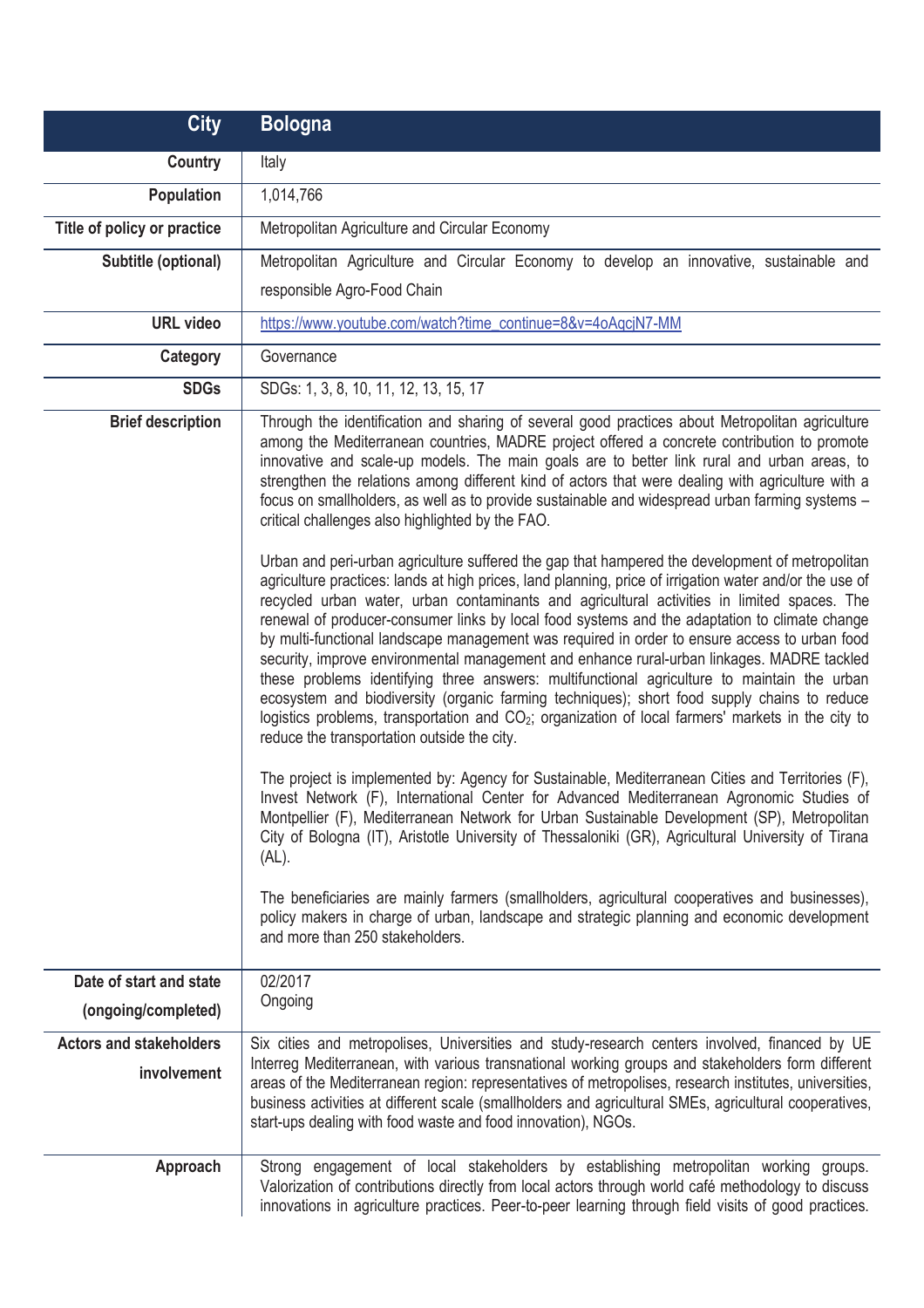|                              | Identification of the key role of agriculture as a strategic and integrated asset of public policies for<br>sustainable economy. Valorization of rural-urban linkages and empowerment of small-scale<br>producers.                                                                                                                                                                                                                                                                                                                                                                                                                                                                                                                                                                                                                                                                                                                                                                                                                                                                                                                                                                                                                                                                                                                                                                                                                                                                                                                                                             |
|------------------------------|--------------------------------------------------------------------------------------------------------------------------------------------------------------------------------------------------------------------------------------------------------------------------------------------------------------------------------------------------------------------------------------------------------------------------------------------------------------------------------------------------------------------------------------------------------------------------------------------------------------------------------------------------------------------------------------------------------------------------------------------------------------------------------------------------------------------------------------------------------------------------------------------------------------------------------------------------------------------------------------------------------------------------------------------------------------------------------------------------------------------------------------------------------------------------------------------------------------------------------------------------------------------------------------------------------------------------------------------------------------------------------------------------------------------------------------------------------------------------------------------------------------------------------------------------------------------------------|
| Innovation                   | MADRE has wanted to be a tool of co-innovation, creating a sort of "knowledge infrastructure" for a<br>different community of practices, in which different kinds of innovations (technological, social and<br>institutional) were mutually related and co-evolving. Within this "structure", the traditional small-scale<br>of metropolitan agriculture has been scaled-up, improving the professional ability of small-scale food<br>producers and their multifunctional capacity to open up to new markets. At the same time,<br>conventional agriculture has become more sustainable. The policy recommendations drafted<br>highlighted the key steps to maintain the ecosystem in the urban context, make several agricultural<br>initiatives more resilient and nurture sustainable food production systems at a Mediterranean level.<br>The project fostered the creation of a Mediterranean Network on metropolitan agriculture and food<br>systems, involving different actors at multiple scale and belonging to quadruple helix model (public<br>authorities, academia researchers, civil society and farmers). The Network has been fixed with the<br>signature of a Memorandum of Understanding in which the signatory parties undertake to stimulate<br>change towards local, resilient and sustainable food systems with joint advocacy activities. The<br>world café methodology was used to develop agro-ecological solutions and innovations to raise<br>awareness among the stakeholders and actors involved.                                               |
| Impact                       | The practice has an economic and social impact on small local producers and urban consumers. It<br>put in contact actors who did not know each other or did not have the attitude to work together.<br>Several smallholders had the opportunity to get to know the experience of others in other countries<br>of the Mediterranean: they learnt and implemented features of the good practices in their own area<br>and put effort to promote sustainable and responsible practices in daily work and life. For instance,<br>the metropolis of Thessaloniki inspired the strategic city planning of the metropolis of Montpellier,<br>with their work on the Metropolitan SCOT (strategic planning tool). The Montpellier SCOT work was<br>innovative as it developed a reversal approach basing its strategic map on geography, landscapes,<br>natural resources and agriculture, and not on urbanism and infrastructure has it is usually done. The<br>metropolis of Marseille has also expressed the desire to continue its exchanges with the other cities<br>of the project by organizing an annual event that would highlight the sustainable local products of<br>each area. The project has caught the interest of Southern Mediterranean countries that want to<br>learn and share knowledge and practices with the cities involved in MADRE. In the field of Food<br>Governance, we can find results of impact in indicators 4 and 5.                                                                                                                                |
| <b>Inclusion</b>             | The project was carried out within a European partnership of 6 cities and metropolis, Universities<br>and study-research centers involved, with various transnational working groups and stakeholders<br>form different areas of the Mediterranean region, representatives of business activities at different<br>scale: smallholders and agricultural SMEs, agricultural cooperatives, start-ups dealing with food<br>waste and food innovation, NGOs. Through civic engagement in urban and social farming activities,<br>the citizens were included in urban and district regeneration processes. The approach was<br>integrated into the different themes of multifunctional agriculture and agro-ecology. It boosted key<br>drivers of local sustainable development: it guaranteed sufficient crop yields for producers; it<br>improved and promoted local distribution and marketing areas by integrating short food supply<br>chains in metropolitan planning; it created large-scale networks of local food systems; it promoted<br>innovative and collaborative business model for a collective use of resources; it enhanced<br>environmental management and benefits. It aimed at paving the way for the creation of a<br>transnational network on metropolitan agriculture and food systems in the Mediterranean, to make it<br>a key factor for economic, social and sustainable development. Furthermore, it fostered the<br>consolidation of relations among actors dealing with urban and peri-urban agriculture in the areas<br>involved within the project. |
| <b>Adversity coefficient</b> | The conditions and challenges that the project has faced and is facing are very difficult and<br>represent the typical adversities of social innovation and economic changes. The implementation<br>of this kind of policies means working to rethink the model of urban development, a strategy of                                                                                                                                                                                                                                                                                                                                                                                                                                                                                                                                                                                                                                                                                                                                                                                                                                                                                                                                                                                                                                                                                                                                                                                                                                                                            |